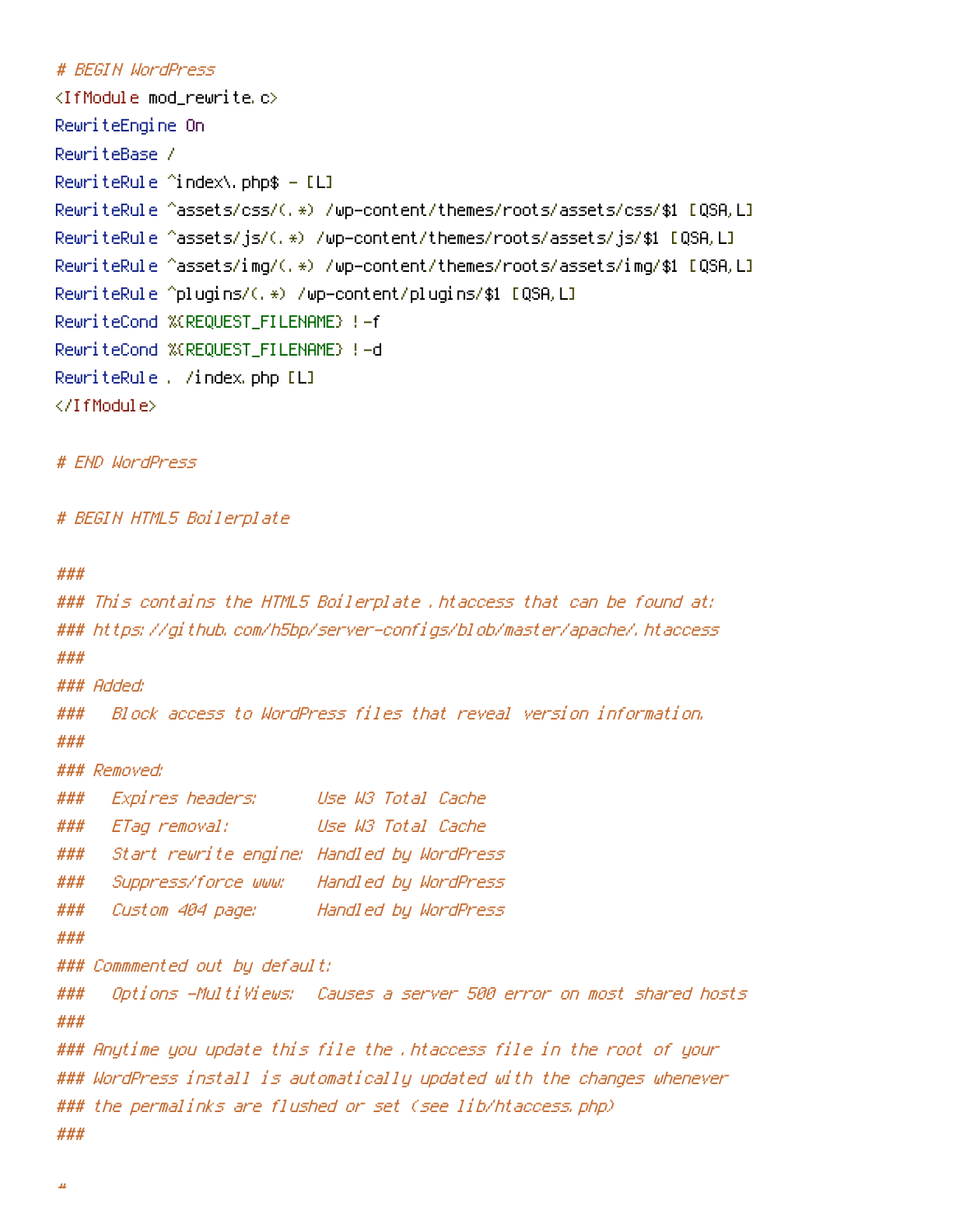# Better website experience for IE users

# ----------------------------------------------------------------------

# ----------------------------------------------------------------------

# Force the latest IE version, in various cases when it may fall back to IE7 mode # github.com/rails/rails/commit/123eb25#commitcomment-118920 # Use ChromeFrame if it's installed for <sup>a</sup> better experience for the poor IE folk <IfModule mod\_headers.c> Header set X-UA-Compatible "IE=edge,chrome=1" # mod\_headers can't match by content-type, but we don't want to send this header on \*every <FilesMatch "\.(appcache|crx|css|eot|gif|htc|ico|jpe? g|js|m4a|m4v|manifest|mp4|oex|oga|ogg|ogv|otf|pdf|png|safariextz|svg|svgz|ttf|vcf|webm|webp| Header unset X-UA-Compatible </FilesMatch> </IfModule> # ---------------------------------------------------------------------- # Cross-domain AJAX requests # ---------------------------------------------------------------------- # Serve cross-domain Ajax requests, disabled by default. # enable-cors.org # code.google.com/p/html5security/wiki/CrossOriginRequestSecurity # <IfModule mod\_headers.c> # Header set Access-Control-Allow-Origin "\*" # </IfModule> # ---------------------------------------------------------------------- # CORS-enabled images (@crossorigin) # ---------------------------------------------------------------------- # Send CORS headers if browsers request them; enabled by default for images.

# developer.mozilla.org/en/CORS\_Enabled\_Image

# blog.chromium.org/2011/07/using-cross-domain-images-in-webgl-and.html

# hacks.mozilla.org/2011/11/using-cors-to-load-webgl-textures-from-cross-domain-images/

# wiki.mozilla.org/Security/Reviews/crossoriginAttribute

<IfModule mod\_setenvif.c>

<IfModule mod\_headers.c>

# mod\_headers, y <sup>u</sup> no match by Content-Type?!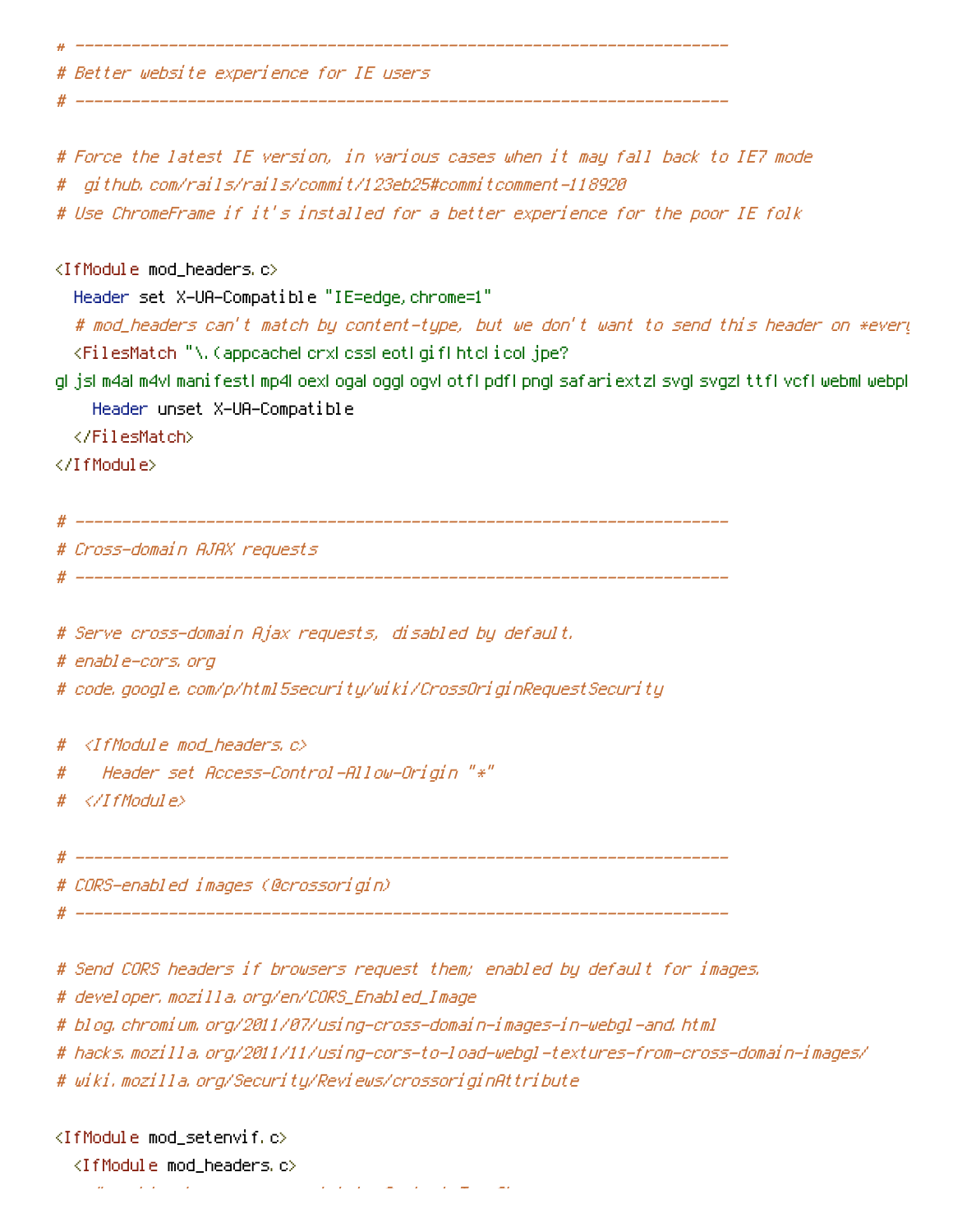```
# mod_headers, y u no match by Content-Type?!
    <FilesMatch "\.(gif|ico|jpe?g|png|svg|svgz|webp)$">
      SetEnvIf Origin ":" IS_CORS
      Header set Access-Control-Allow-Origin "*" env=IS_CORS
    </FilesMatch>
  </IfModule>
</IfModule>
# ----------------------------------------------------------------------
# Webfont access
# ----------------------------------------------------------------------
# Allow access from all domains for webfonts.
# Alternatively you could only whitelist your
# subdomains like "subdomain.example.com".
<IfModule mod_headers.c>
  <FilesMatch "\.(eot|font.css|otf|ttc|ttf|woff)$">
    Header set Access-Control-Allow-Origin "*"
  </FilesMatch>
</IfModule>
# ----------------------------------------------------------------------
# Proper MIME type for all files
# ----------------------------------------------------------------------
# JavaScript
# Normalize to standard type (it's sniffed in IE anyways)
# tools.ietf.org/html/rfc4329#section-7.2
AddType application/javascript is jsonp
AddType application/json json
```
## # Audio

| AddType audio/mp4 |         | m4a f4a f4b |
|-------------------|---------|-------------|
| AddType audio/ogg | oga ogg |             |

## # Video

| AddTupe video/mp4   | mp4 m4v f4v f4p |
|---------------------|-----------------|
| AddTupe video/ogg   | oav             |
| AddTupe video/webm  | webm            |
| AddType video/x-flv | fl v            |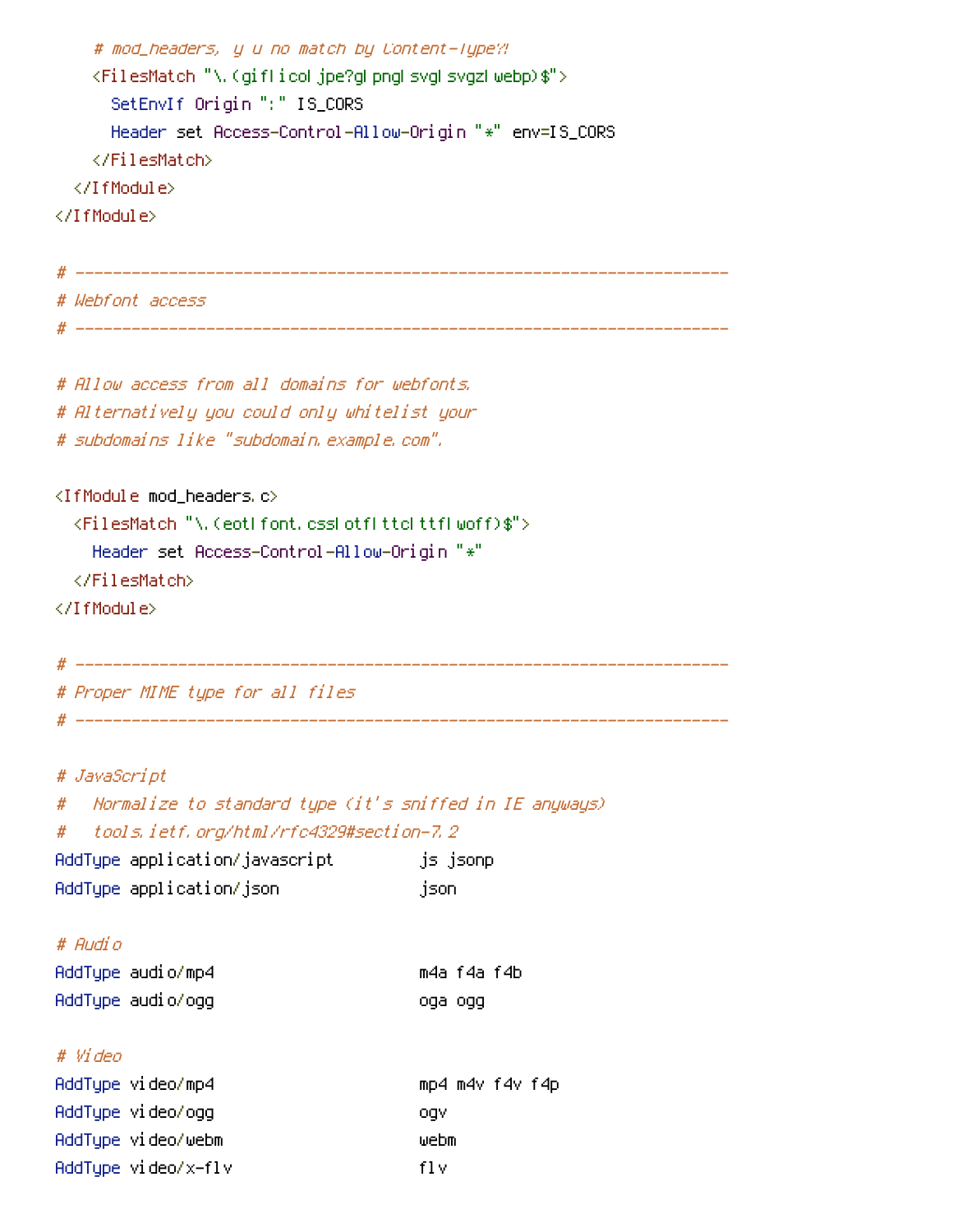| $#$ SVG                                          |          |
|--------------------------------------------------|----------|
| Required for svg webfonts on iPad<br>#           |          |
| twitter.com/FontSquirrel/status/14855840545<br># |          |
| AddType image/svg+xml                            | SVQ SVQZ |
| AddEncoding gzip                                 | svgz     |
|                                                  |          |
| # Webfonts                                       |          |
| AddType application/font-woff                    | woff     |
| AddType application/vnd.ms-fontobject eot        |          |
| AddType application/x-font-ttf                   | ttf ttc  |
| AddType font/opentype                            | otf      |
|                                                  |          |
| # Assorted types                                 |          |
| AddTupe application/octet-stream                 | saf a    |

| AddTupe application/octet-stream                   | safariextz        |
|----------------------------------------------------|-------------------|
| AddType application/x-chrome-extension             | crx.              |
| AddType application/x-opera-extension              | oex               |
| AddType application/x-shockwave-flash              | s⊎fl              |
| AddType application/x-web-app-manifest+json webapp |                   |
| AddType application/x-xpinstall                    | xpi               |
| AddType application/xml                            | rss atom xml rdf  |
| AddType image/webp                                 | webp              |
| AddType image/x-icon                               | ico               |
| AddType text/cache-manifest                        | appcache manifest |
| AddTupe text/vtt                                   | vtt               |
| AddType text/x-component                           | htc               |
| AddTupe text/x-vcard                               | vcf               |

# ----------------------------------------------------------------------

# Allow concatenation from within specific js and css files

# ----------------------------------------------------------------------

# e.g. Inside of script.combined.js you could have

#  $\langle$  --#include file="libs/jquery-1.5.0.min.js" -->

#  $\langle$  --#include file="plugins/jquery.idletimer.js" -->

# and they would be included into this single file.

```
# This is not in use in the boilerplate as it stands. You may
# choose to use this technique if you do not have a build process.
```
#<FilesMatch "\.combined\.js\$">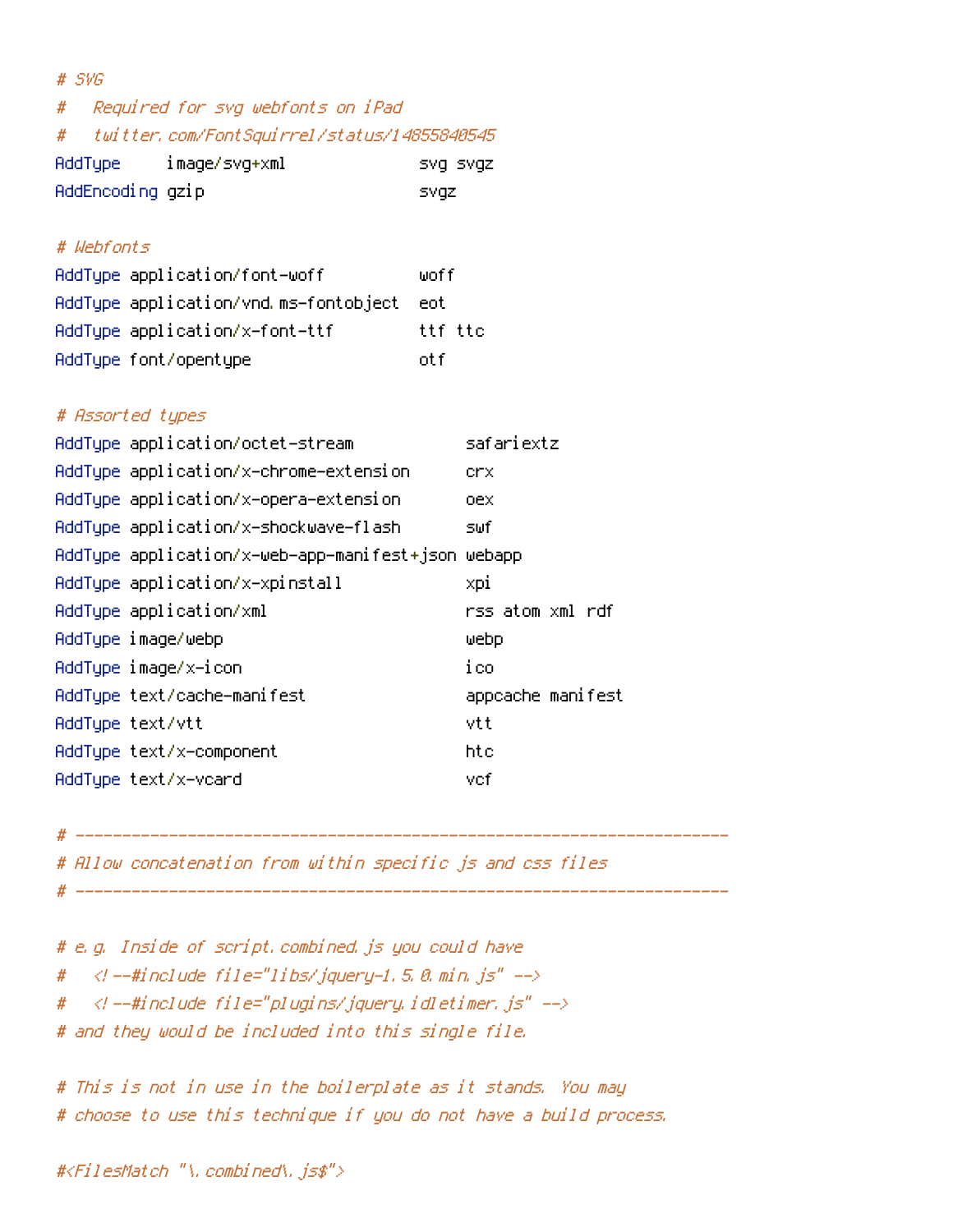# Options +Includes

# AddOutputFilterByType INCLUDES application/javascript application/json

# SetOutputFilter INCLUDES #</FilesMatch>

#<FilesMatch "\.combined\.css\$"> # Options +Includes # AddOutputFilterByType INCLUDES text/css # SetOutputFilter INCLUDES #</FilesMatch> # ----------------------------------------------------------------------

# Gzip compression # ----------------------------------------------------------------------

<IfModule mod\_deflate.c>

# Force deflate for mangled headers developer.yahoo.com/blogs/ydn/posts/2010/12/pushing-be <IfModule mod\_setenvif.c> <IfModule mod\_headers.c> SetEnvIfNoCase ^(Accept-EncodXngHX-cept-EncodingHX{15}H^{15}H-{15})\$ ^((gzipHdeflate)\ {4,13}\$ HAVE\_Accept-Encoding RequestHeader append Accept-Encoding "gzip,deflate" env=HAVE\_Accept-Encoding </IfModule>

</IfModule>

```
# Compress all output labeled with one of the following MIME-types
# (for Apache versions below 2.3.7, you don't need to enable `mod_filter`
# and can remove the `<IfModule mod_filter.c>` and `</IfModule>` lines as
# `AddOutputFilterByType` is still in the core directives)
<IfModule mod_filter.c>
  AddOutputFilterByType DEFLATE application/atom+xml \
                                application/javascript \
                                application/json \
                                application/rss+xml \
                                application/vnd.ms-fontobject \
                                application/x-font-ttf \
                                application/xhtml+xml \lambdaapplication/xml \
                                font/opentype \
```
image/svg+xml \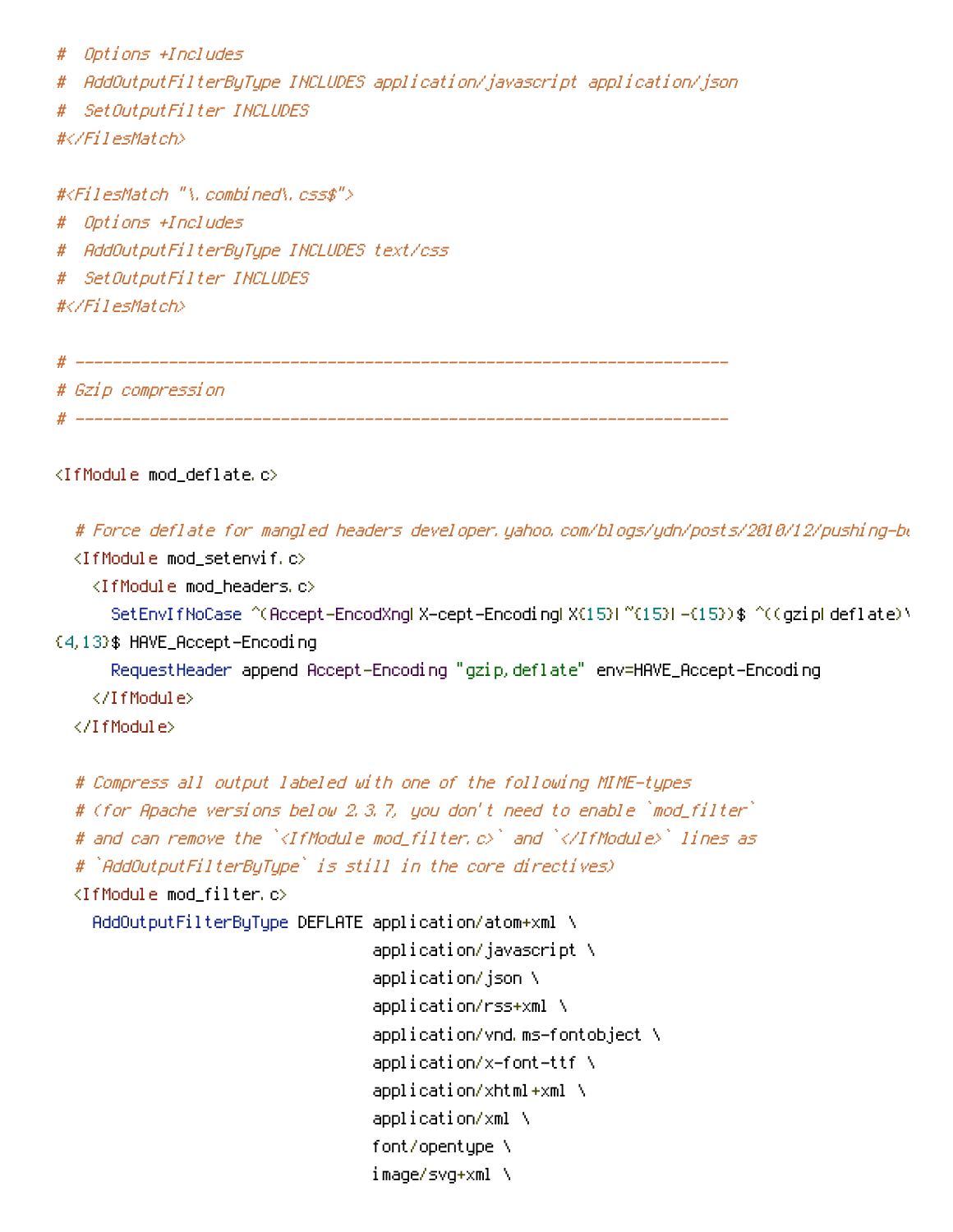```
image/x-icon \
text/css \
text/html \
text/plain \
text/x-component \
text/xml
```
</IfModule>

</IfModule>

# ---------------------------------------------------------------------- # Prevent mobile network providers from modifying your site # ---------------------------------------------------------------------- # The following header prevents modification of your code over 3G on some # European providers. # This is the official 'bypass' suggested by O2 in the UK. # <IfModule mod\_headers.c> # Header set Cache-Control "no-transform" # </IfModule> # ---------------------------------------------------------------------- # Stop screen flicker in IE on CSS rollovers # ---------------------------------------------------------------------- # The following directives stop screen flicker in IE on CSS rollovers - in # combination with the "ExpiresByType" rules for images (see above). # BrowserMatch "MSIE" brokenvary=1 # BrowserMatch "Mozilla/4.[0-9]{2}" brokenvary=1 # BrowserMatch "Opera" !brokenvary # SetEnvIf brokenvary 1 force-no-vary # ---------------------------------------------------------------------- # Set Keep-Alive Header # ----------------------------------------------------------------------

# Keep-Alive allows the server to send multiple requests through one # TCP-connection. Be aware of possible disadvantages of this setting. Turn on # if you serve <sup>a</sup> lot of static content.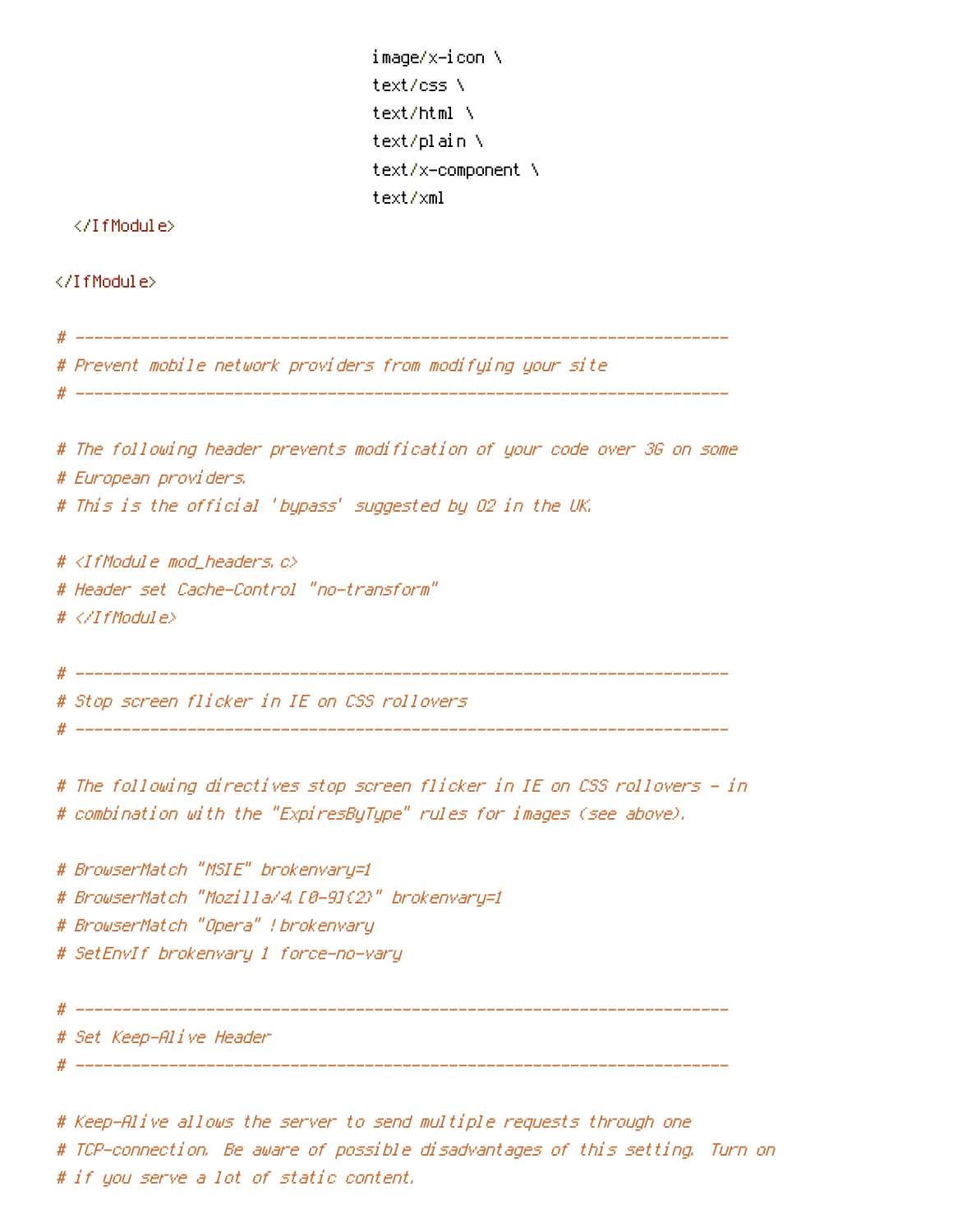$#$  <IfModule mod headers,  $c$ > # Header set Connection Keep-Alive # </IfModule>

# ----------------------------------------------------------------------

# Cookie setting from iframes

# ----------------------------------------------------------------------

# Allow cookies to be set from iframes (for IE only) # If needed, specify <sup>a</sup> path or regex in the Location directive.

 $#$  <IfModule mod headers,  $c$ > # Header set P3P "policyref=\"/w3c/p3p.xml\", CP=\"IDC DSP COR ADM DEVi TAIi PSA PSD IVAi OUR IND CNT\"" # </IfModule>

# ----------------------------------------------------------------------

# Built-in filename-based cache busting

# ----------------------------------------------------------------------

# If you're not using the build script to manage your filename version revving, # you might want to consider enabling this, which will route requests for # `/css/style.20110203.css` to `/css/style.css`.

# To understand why this is important and <sup>a</sup> better idea than all.css?v1231, # please refer to the bundled documentation about `.htaccess`.

#  $\triangleleft$  fModule mod rewrite.c>

# RewriteCond %{REQUEST\_FILENAME} !-f

# RewriteCond %{REQUEST\_FILENAME} !-d

# RewriteRule  $\gamma$ (, +)\.(\d+)\.(js|css|png|jpg|gif)\$ \$1.\$3 [L]

# </IfModule>

# ----------------------------------------------------------------------

# Prevent SSL cert warnings

# ----------------------------------------------------------------------

# Rewrite secure requests properly to prevent SSL cert warnings, e.g. prevent # https://www.example.com when your cert only allows https://secure.example.com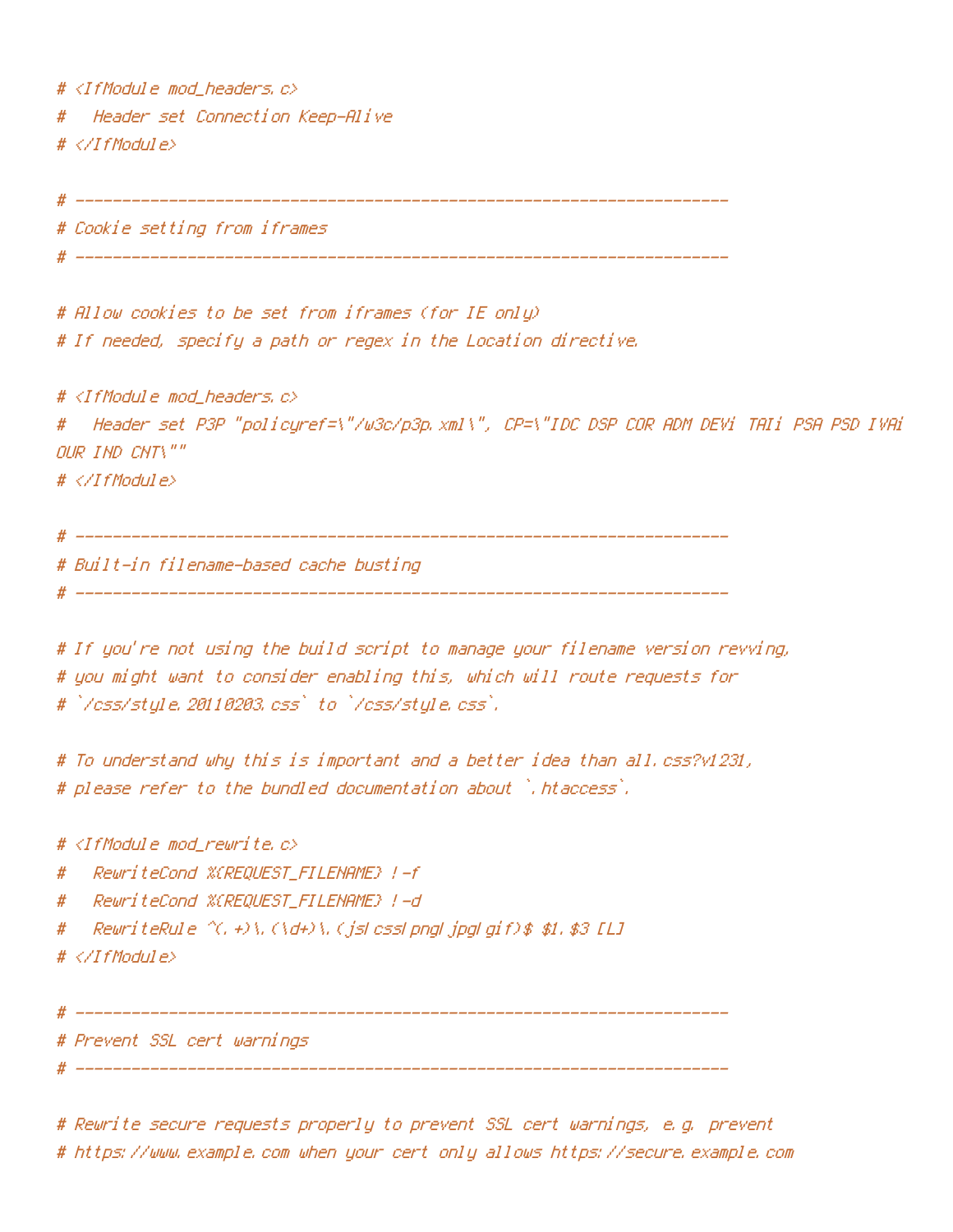#  $\triangleleft$ IfModule mod rewrite.c>

# RewriteCond %{SERVER\_PORT} !^443

# RewriteRule ^ https://example-domain-please-change-me.com%{REQUEST\_URI} [R=301,L] # </IfModule>

# ----------------------------------------------------------------------

# ----------------------------------------------------------------------

# Force client-side SSL redirection

# If <sup>a</sup> user types "example.com" in her browser, the above rule will redirect her # to the secure version of the site. That still leaves <sup>a</sup> window of opportunity # (the initial HTTP connection) for an attacker to downgrade or redirect the # request. The following header ensures that browser will \*\*only\*\* connect to # your server via HTTPS, regardless of what users type in the address bar.

 $#$  <IfModule mod headers,  $c$ > # Header set Strict-Transport-Security max-age=16070400; # </IfModule>

# ----------------------------------------------------------------------

# Prevent 404 errors for non-existing redirected folders

# ----------------------------------------------------------------------

# without -MultiViews, Apache will give <sup>a</sup> 404 for <sup>a</sup> rewrite if <sup>a</sup> folder of the # same name does not exist.

# webmasterworld.com/apache/3808792.htm

# Options -MultiViews

# ---------------------------------------------------------------------- # UTF-8 encoding # ----------------------------------------------------------------------

# Use UTF-8 encoding for anything served text/plain or text/html AddDefaultCharset utf-8

# Force UTF-8 for <sup>a</sup> number of file formats AddCharset utf-8 .atom .css .js .json .rss .vtt .xml

# ----------------------------------------------------------------------

# A little more security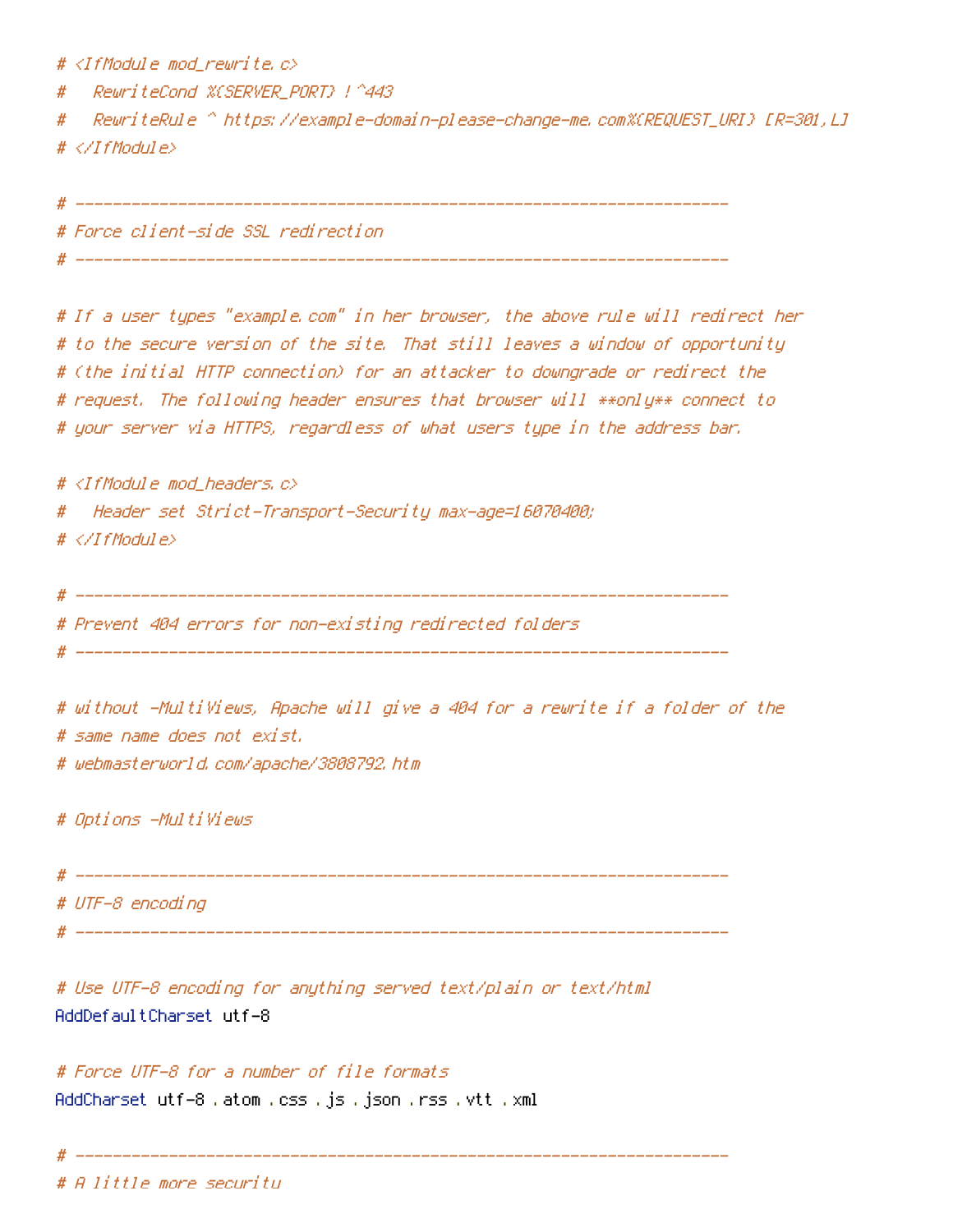```
# A little more security
```
# To avoid displaying the exact version number of Apache being used, add the # following to httpd.conf (it will not work in .htaccess): # ServerTokens Prod

# ----------------------------------------------------------------------

# "-Indexes" will have Apache block users from browsing folders without <sup>a</sup> # default document Usually you should leave this activated, because you # shouldn't allow everybody to surf through every folder on your server (which # includes rather private places like CMS system folders).

<IfModule mod\_autoindex.c>

Options -Indexes

</IfModule>

```
# Block access to "hidden" directories or files whose names begin with a
# period. This includes directories used by version control systems such as
# Subversion or Git.
```

```
\langleIfModule mod rewrite.c\rangleRewriteCond %{SCRIPT_FILENAME} -d [OR]
  RewriteCond %{SCRIPT_FILENAME} -f
  RewriteRule "(^|/)\." - [F]
```
</IfModule>

```
# Block access to backup and source files. These files may be left by some
# text/html editors and pose a great security danger, when anyone can access
# them.
<FilesMatch "(\.(bak|config|dist|fla|inc|ini|log|psd|sh|sql|swp)|~)$">
  Order allow,deny
  Deny from all
  Satisfy All
</FilesMatch>
```

```
# If your server is not already configured as such, the following directive
# should be uncommented in order to set PHP's register_globals option to OFF.
# This closes a major security hole that is abused by most XSS (cross-site
# scripting) attacks. For more information: http://php.net/register_globals
#
# IF REGISTER_GLOBALS DIRECTIVE CAUSES 500 INTERNAL SERVER ERRORS:
#
# Your server does not allow PHP directives to be set via .htaccess. In that
```

```
# case you must make this change in your php.ini file instead. If you are
```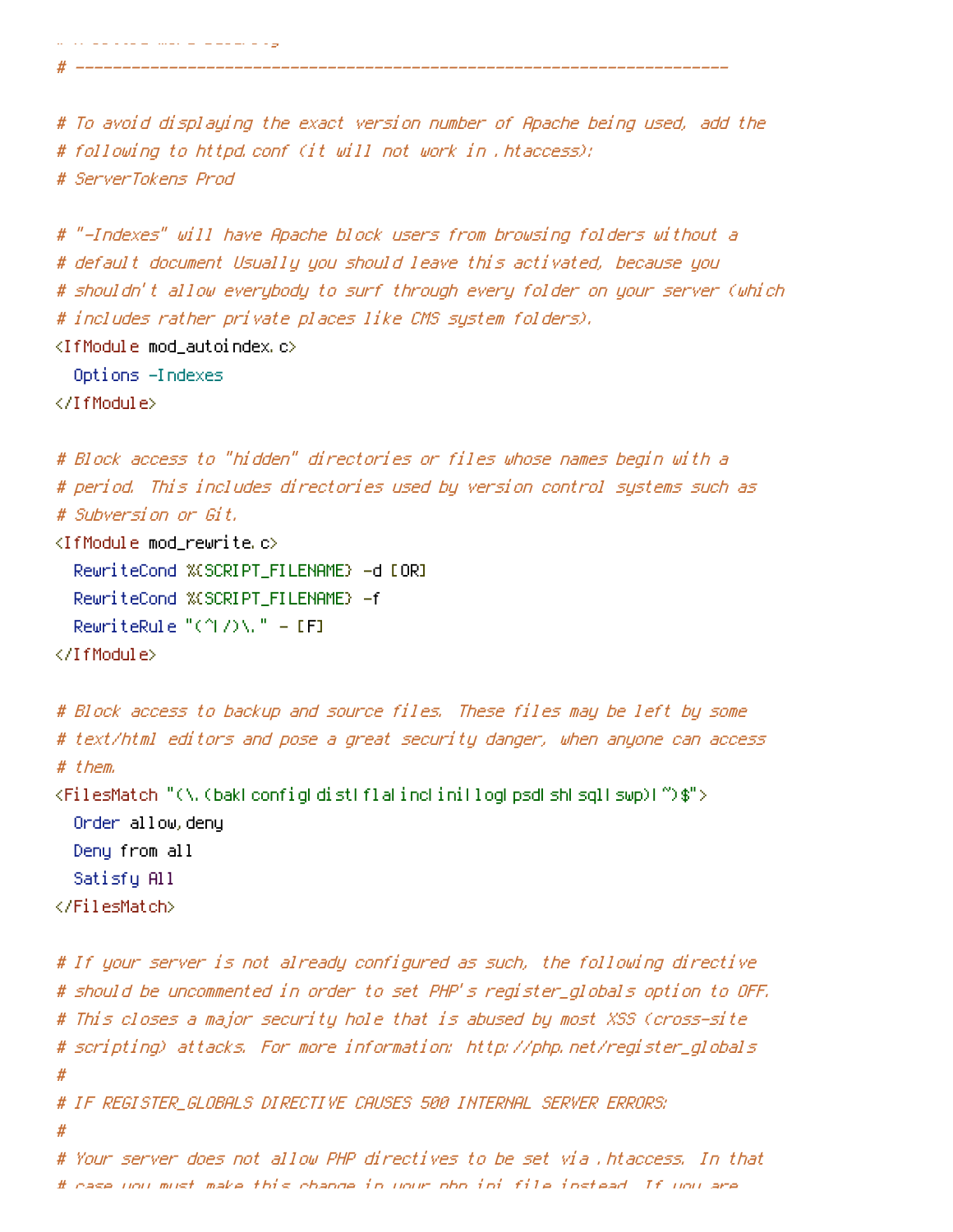# case you must make this change in your php.ini file instead. If you are # using <sup>a</sup> commercial web host, contact the administrators for assistance in # doing this. Not all servers allow local php.ini files, and they should # include all PHP configurations (not just this one), or you will effectively # reset everything to PHP defaults. Consult www.php.net for more detailed # information about setting PHP directives.

# php\_flag register\_globals Off

# Rename session cookie to something else, than PHPSESSID # php\_value session.name sid

# Disable magic quotes (This feature has been DEPRECATED as of PHP 5.3.0 and REMOVED as of PHP 5.4.0.) # php\_flag magic\_quotes\_gpc Off

# Do not show you are using PHP # Note: Move this line to php.ini since it won't work in .htaccess # php\_flag expose\_php Off

# Level of log detail - log all errors # php\_value error\_reporting -1

# Write errors to log file # php\_flag log\_errors On

# Do not display errors in browser (production - Off, development - On) # php\_flag display\_errors Off

# Do not display startup errors (production - Off, development - On) # php\_flag display\_startup\_errors Off

# Format errors in plain text # Note: Leave this setting 'On' for xdebug's var\_dump() output # php\_flag html\_errors Off

# Show multiple occurrence of error # php\_flag ignore\_repeated\_errors Off

# Show same errors from different sources # php\_flag ignore\_repeated\_source Off